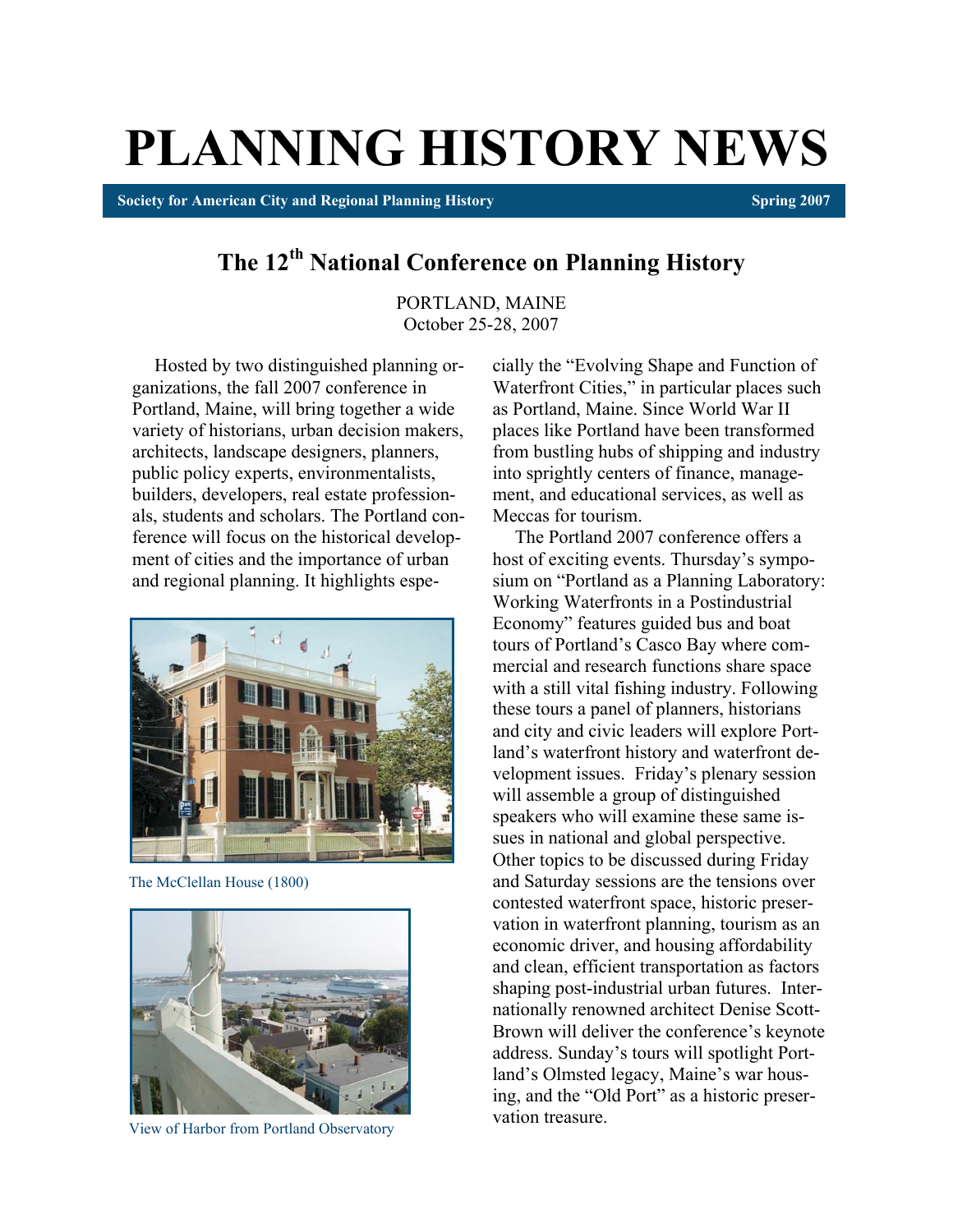# Welcome to Portland

For practitioners and historians of planning the host city for this year's biennial SACRPH conference, Portland, Maine, provides a unique venue for exploring the past, present, and future of urbanism. Maine's premier city, and the economic if not the political capital of the state, Portland contains barely 64,000 people. A port city, which still boasts an active fishing fleet and fish exchange, historically the city powered its economy by shipping grain not fish. As early as the 1870s city boosters capitalized on the city's excellent rail and steamship connections, its Winslow Homer- enshrined rockbound coastline, and its proximity to the Maine Woods to herald itself: "Gateway to Vacationland."



Old Port, Fore and Exchange Streets



Eastern Promenade (Olmsted Designed)

Portland's deep, well-protected harbor potentially rivaled Boston. In 1775 the British Navy under Henry Mowat, eyeing the strategic significance of the town then called Falmouth and to punish its patriot community, demolished the Massachusetts outpost during a four-hour naval bombardment. But, Portland rose from the ashes and in the antebellum era, after Maine became a state following the 1820 Missouri Compromise, the city built a flourishing economy around shipbuilding, fishing, timber, molasses, and granite. That maritime leadership was enhanced in 1807, when Captain Lemuel Moody gathered subscriptions to build a maritime signal tower on the top of Munjoy Hill, which announced the arrival of ships by a unique system of colorful signal flags. Now celebrating its  $200<sup>th</sup>$  year, flags still fly daily from the top of the Portland Observatory, including the insignia of cruise ships in port.

Portland's economy shifted in the 1850s to railroading and grain storage when city businessmen bested Boston's in the contest for the right to receive, store, and transship seasonally ice-locked Canadian wheat. Even the disastrous July  $4<sup>th</sup>$  fire of 1866, which consumed most of the pre-Civil War cityscape, failed to slow progress. Portland rebuilt in the red brick now emblematic of the city's historic Old Port. The Canadian Grand Trunk Railroad made post-Civil War Portland a railroad hub as well as a port. Its old oceanfront and  $18<sup>th</sup>$  century piers were filled creating a wide, multi-tracked Commercial street lined with warehouses, train sheds, and long wharves, many still operating. Today Portland's impressive, National Register quality architecture reveals that prosperity. At the edge of the Old Port, in the early  $19<sup>th</sup>$  century, two Portland merchant princes, the brothers Hugh and Stephen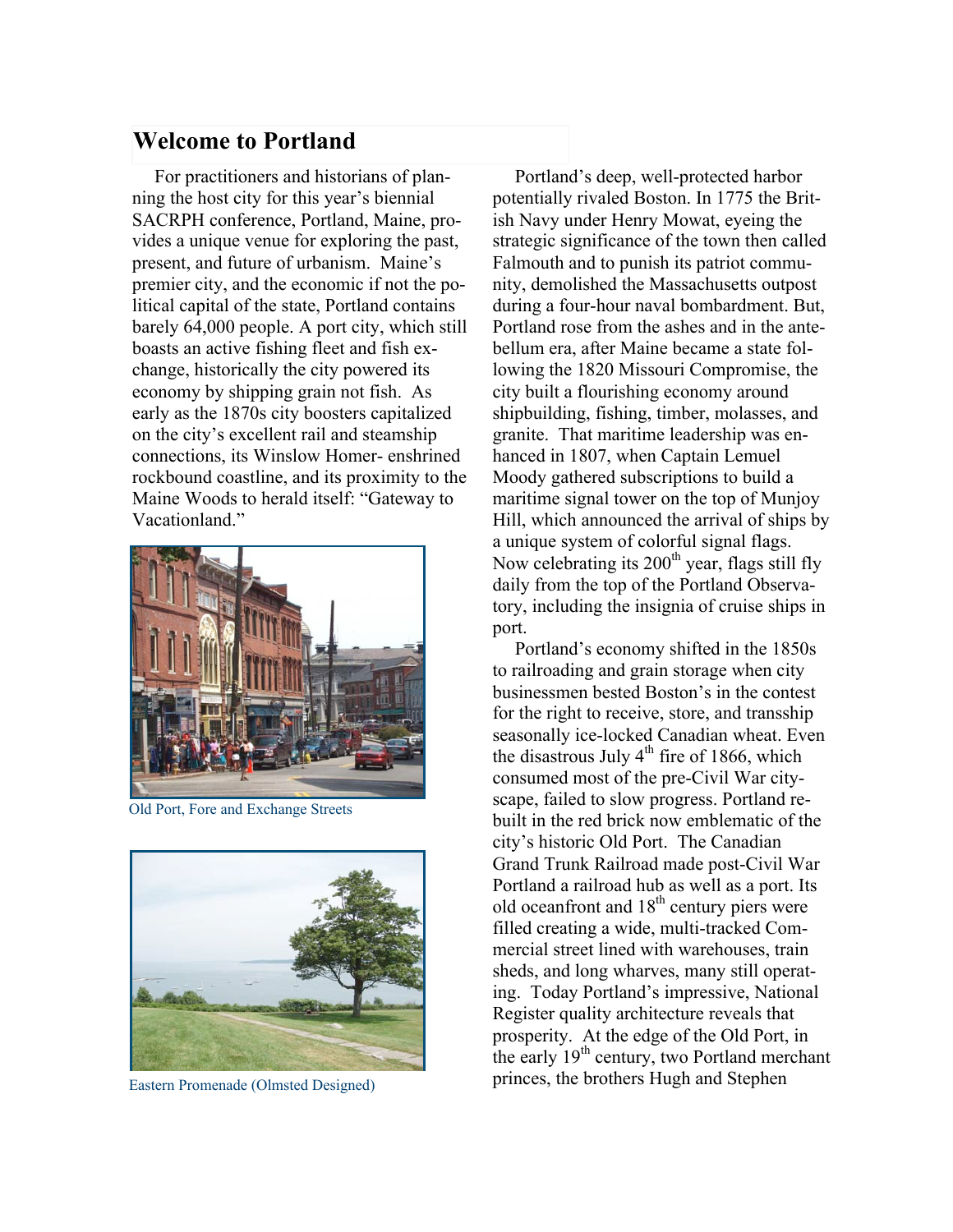

The Clapp House (1832)

McClellan, built a magnificent Federal-style mansion. One now forms part of the Portland Museum of Art close to the Eastland Hotel. Nearby is the celebrated 1832 Charles Q. Clapp House, one of America's finest examples of Greek Revival architecture. This effulgence of urbanity culminated in 1859 when Maine native, New Orleans enriched, Ruggles Sylvester Morse built his Italian-Villa style summer home at Spring and Danforth Streets. It is now the exquisite Victoria Mansion.

 Unlike New Bedford or Providence, Portland never became a New England mill city, although railroading, shipbuilding, stoveworks, even a chewing gum manufactory, provided industrial jobs. Its location convenient to the great Maine Woods (memorialized by Thoreau), its rugged, rocky, pine-tree studded coast and crashing waves hallowed in Longfellow's poems and Winslow Homer's art, enthroned Portland and the Maine coast as an escape from the ravages of industrialism. After the Civil War wealthy "rusticators," the Rockefellers and Cyrus Curtis to mention two, discovered places like Bar Harbor and Camden and commenced the reshaping of Maine as "Vacationland." Portland became a destination not only for Canadian wheat, but also for tourists traveling from New York, Philadelphia, and Boston to Camden, Bar Harbor and elsewhere in Maine. Great hotels and seaside inns sprang up and by the 1880s tourism had become big business in Portland. To further enhance the aesthetic lure of Portland local leaders, including architect John Calvin Stevens, mayor James Phinney Baxter, and city engineer William Goodwin with inspiration from the Olmsted Brothers landscape designers planned summer colonies on places such as Cushing Island, and in Portland laid out promenades overlooking the ocean and the mountains on the city's eastern and western edges. In 1895, again aided by the Olmsted firm, the city designed a boulevard circling the Back Cove, which linked with a park whose name memorialized the land's donor, Deering Oaks. Some of the wistful character of this romantic era can still be visualized in Portland's Cape Elizabeth suburb, a summer-like community situated in the shadow of the famous Portland Head Light. Lining the shore there are some of the finest examples of architect John Calvin Stevens shingle and stick style "cottage" residences, including the well-known C.A. Brown House, 1885-1886. All of these Cape Elizabeth gems, together with the Victoria Mansion and the city's vast Greek Revival architectural heritage attest to Portland's historical richness. That, of course, includes the Old Port where today a stone's throw in any direction will hit a superb restaurant, more testimony that Portland is an urban treasure, despite its diminutive size.

Pictures and text by:

John F. Bauman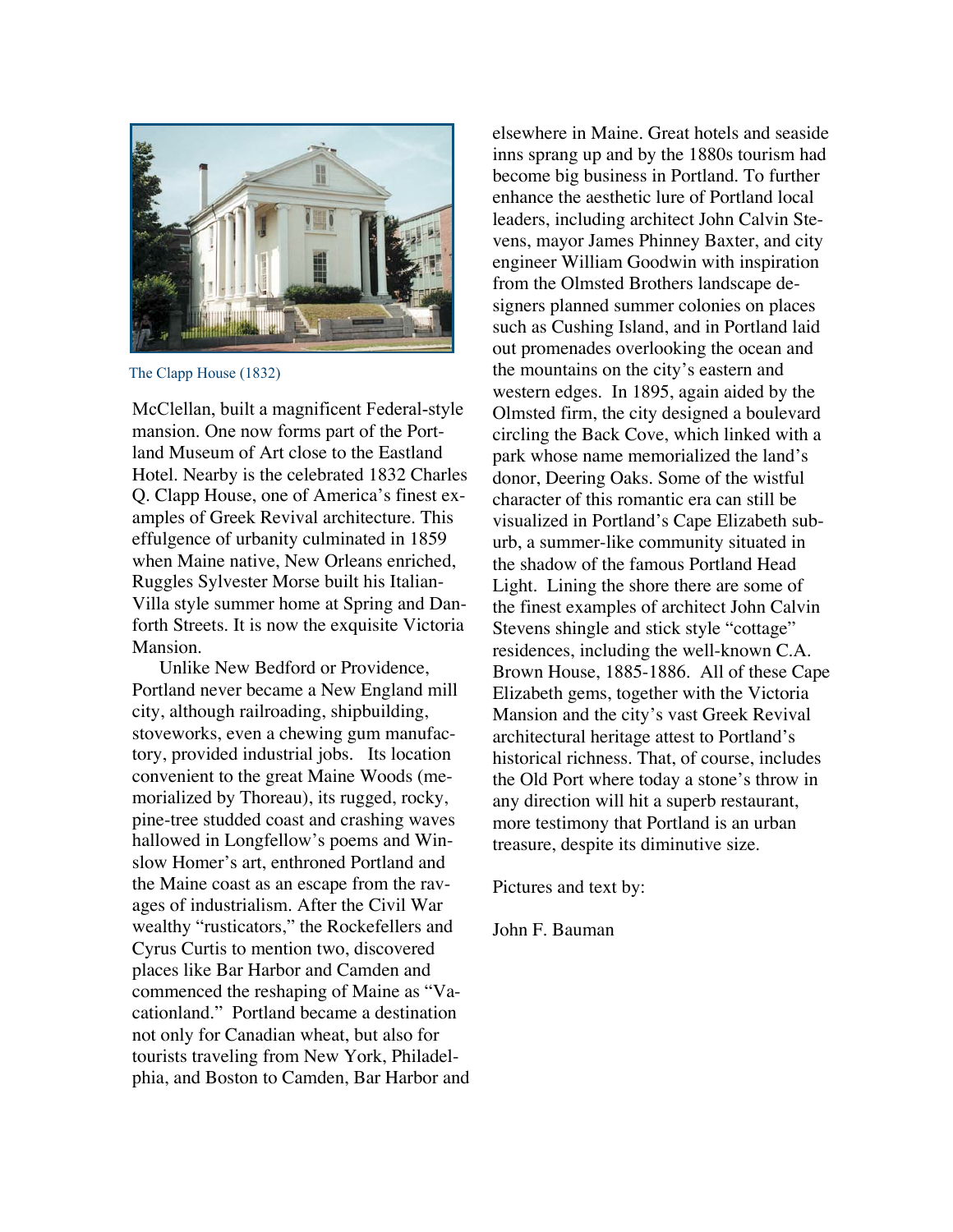# International Planning History Society Biennial Conference, 2008

#### Mark your Calendar!!

Chicago will be the site of the 2008 International Planning History Society (IPHS) conference, co-sponsored by the University of Illinois, Chicago (UIC) and the University of Florida (UF). Co-convenors Bob Bruegmann (UIC) and Christopher Silver (UF) are in the process of developing the call for papers and finalizing plans for keynote speakers, planning history related tours and other conference events. The conference will be held July 10-13, 2008 at the Chicago Marriott Downtown Magnificent Mile, 540 North Michigan Avenue. A unique feature of the 2008 conference is that it is being colocated with the 2008 Joint Conference of the Association of Collegiate Schools of Planning and European Association of

Schools of Planning, which runs from July 6-10, 2008 also in the Chicago Marriott Downtown. There will be special registration rates for those interested in attending both conferences, and the mobile tours from the ACSP/AESOP conference will be available to IPHS conference goers on a space available basis.

The conference website, with details about the hotel and registration, and the official call for papers, will be available by June 2007. Abstracts will be due by early February 2008, with notification of acceptance by March 2008. As is the tradition, the IPHS conference will be co-sponsored by the Society for American City and Regional Planning History.

Christopher Silver

SACRPH encourages you to consider membership in the International Planning History Society (IPHS). Membership in IPHS is \$70 annually. This increased rate reflects an exciting new development, negotiated by the President of IPHS with the publishers Taylor and Francis, to bring you copies of Planning Perspectives: an international journal of history, planning and the environment as part of your subscription. This is a heavily discounted rate available only to IPHS members. This new arrangement brings you not only membership in IPHS and discounts in registration for conferences (the next IPHS conference is to be in Chicago July 2008) but also a well-established international journal. We definitely encourage you to consider becoming a member of, or renewing with, this organization.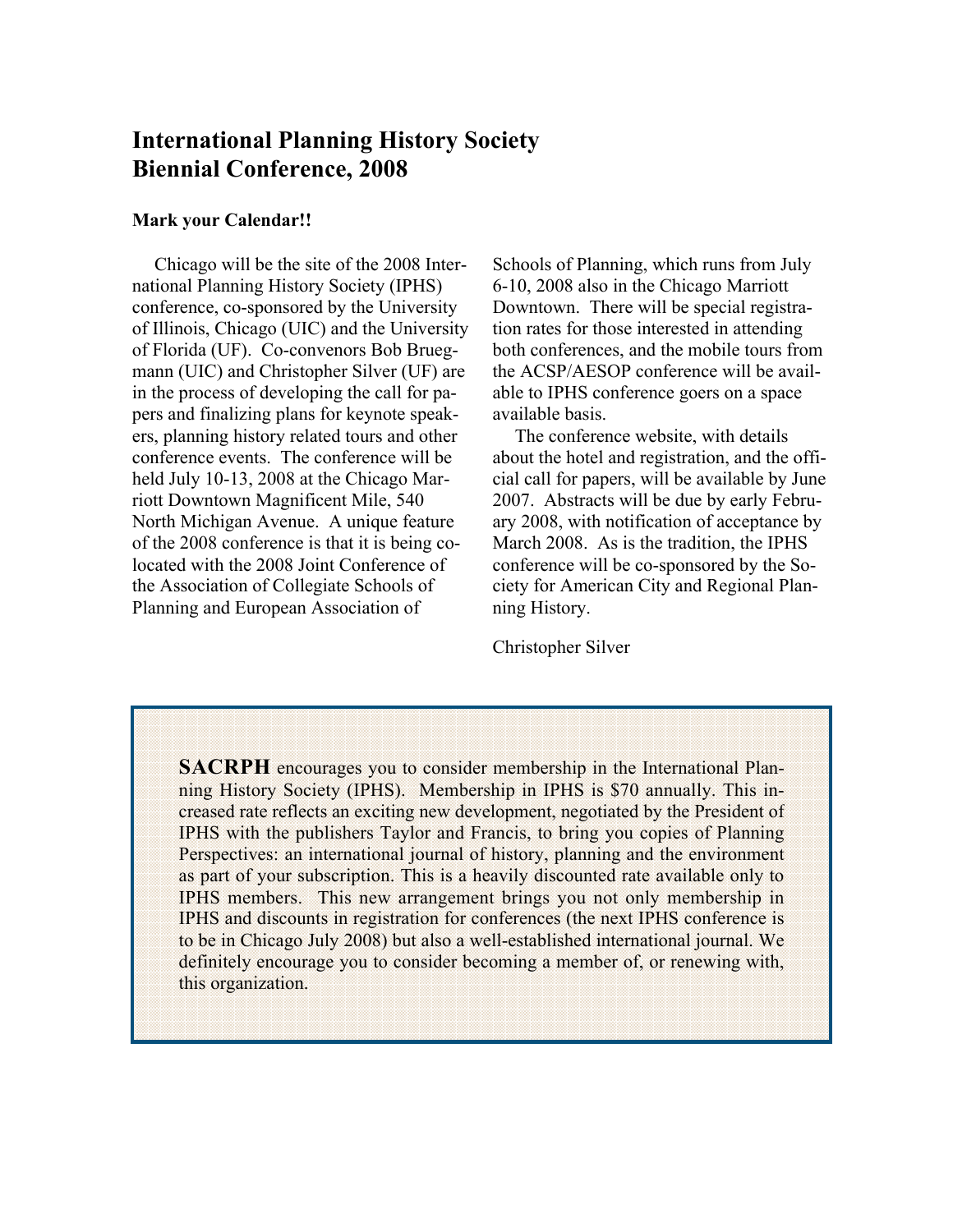# Treasurer's Report

 As in the past, SACRPH's financial health continues to depend on the generosity of our members. It is anticipated that during 2007, about 165 members will pay about \$12,000 in dues, and contribute about \$500 to the "Voluntary Contributions" fund, approximately \$700 to the fund named in honor of our founder, Lawrence Gerkens, and an estimated \$1000 to the student travel fund.

The Board of Directors anticipates that in the future, more of our income will hopefully be derived from grants. We are also planning for the day when funds come to SACRPH from royalties from publications and other projects and interest on endowment funds. Until greater financial independence is achieved, the Board of

Directors try to keep expenses to a bare minimum. By far the greatest expenditures involve the production and editing of the Journal of Planning History. The more library subscriptions we get, the lower the price we pay Sage Publications. Inc.

Liability insurance on the organization and its board members and our annual bylaw mandated financial review cost just over \$5000 in 2006. Any member who is interested in obtaining more detailed financial information or wishes to offer suggestions is encouraged to contact treasurer Kristin M. Szylvian at kristin.szylvian@wmich.edu or call 269-387-4639.

Thank you, Kristin M. Szylvian, Treasurer

# Member News

Christopher Silver became Dean of the College of Design, Construction and Planning at the University of Florida effective October 1, 2006 after nearly nine years at the University of Illinois, Urbana-Champaign. He published a chapter, "New Urbanism and Planning History: Back to the Future" in Monclus and Guardia, eds. *Culture, Urbanism and Planning* (Ashgate 2006) and his book, *Planning the Megacity: Jakarta, Indonesia in the Twentieth Century* (Routledge 2007) is in production. In collaboration with Bob Bruegmann, University of Illinois, Chicago, he is co-organizing the 2008 conference of the International Planning History Society in Chicago (see note in this newsletter).

Robin F. Bachin, Charlton W. Tebeau Associate Professor of History at the University of Miami and President-Elect of SACRPH,

served as guest curator of an exhibition at the Wolfsonian Museum on Miami Beach entitled "In Pursuit of Pleasure: Schultze and Weaver and the American Hotel," which ran from November 2005 through May 2006. The show addressed the variety of functions hotels have served historically, including their roles as social centers, sites of exotic escape, sources of healthful retreat, purveyors of modern amenities and services, and places for temporary residence. Princeton Architectural Press published the exhibition catalogue, *Grand Hotels of the Jazz Age*. In addition, Bachin launched a digital archive, "Travel, Tourism, and Urban Growth in Greater Miami"

(http://scholar.library.miami.edu/miamidigital). The archive traces changes in the built, natural, and cultural landscapes of South Florida through primary source documents from the University of Miami Richter Library's De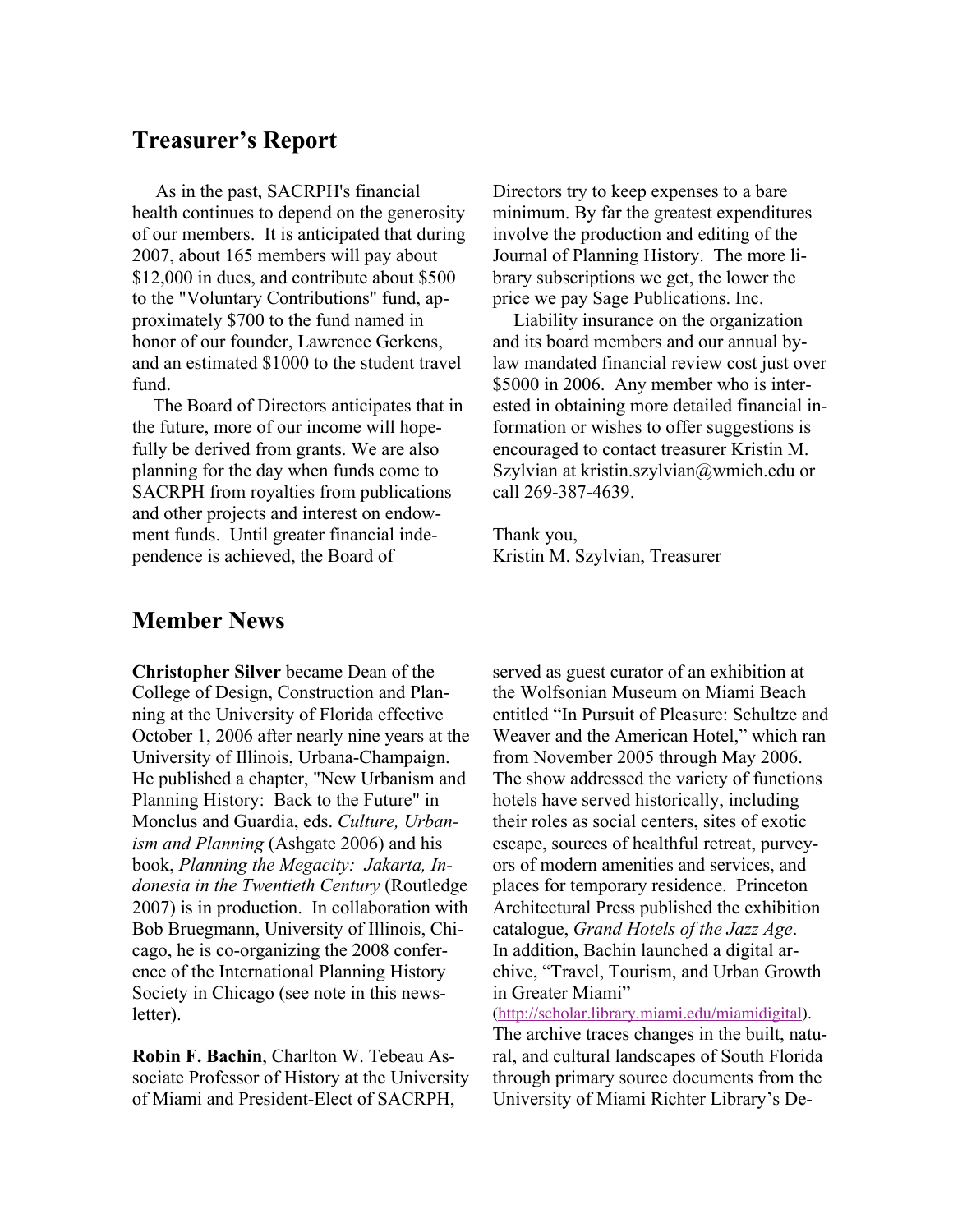partment of Archives and Special Collections. The site provides a comprehensive overview of environmental history, land use patterns, transportation systems, migration and immigration, architecture and design, and advertising and the promotion of tourist sites related to Miami's development. Finally, Bachin was appointed Director of the Program in American Studies at the University of Miami.

Carolyn Loeb is moving to a new position in the Residential College in the Arts and Humanities at Michigan State University, East Lansing, in August. This will be the inaugural year of the College, a program that emphasizes, in addition to the arts, transcultural studies, civic engagement, foreign language immersion and study abroad, and ethical issues.

**Kathleen Pagan**, AICP, was elected Secretary of the Planning and Women Division of the American Planning Association in Spring 2007

**Michael Bednar,** published *L'Enfant's Legacy: Public Spaces in Washington, D. C.*

# Announcements

The SACRPH website has relocated from http://www.urban.uiuc.edu/sacrph/ to http://www.dcp.ufl.edu/sacrph/.

"Celebrating a Century of Wardman Row-House Neighborhoods" is currently on exhibit at the Kiplinger Library, 801 K Street, NW, Mount Vernon Square, Washington, DC; 202-383-1850. Curated by Sally Lichtenstein Berk and Caroline Mesrobian Hickman, the exhibit features three row-house neighborhoods that were built along major streetcar lines in the early years of the 20th century -- Bloomingdale,

(Johns Hopkins University Press, 2006)

**John Archer** received the 2007 Alice Davis Hitchcock Award from the Society of Architectural Historians, for his book, *Architecture and Suburbia: From English Villa to American Dream House, 1690-2000* (University of Minnesota Press, 2005). He also Received the Scholar of the College award for 2007-2010, acknowledging "outstanding achievement by faculty in the college." At the Third Biennial Conference of the Urban History Association in Tempe, Arizona, he presented a paper titled "Suburbia's Aesthetic: from Picturesque to Pragmatic," which lays the groundwork for a fundamental revision of the aesthetic and critical lenses through which suburbia is currently critiqued and understood. Finally, Archer will resume an appointment as Chair of the Department of Cultural Studies and Comparative Literature.

Timothy Mennel was featured in the Chronicle of Higher Education March 30 2007 for his urban geography dissertation *Everything Must Go: A Novel of Robert Moses's New York*.

Columbia Heights and Brightwood. These neighborhoods have undergone several demographic changes in the approximately 100 years since their construction and are now experiencing revitalization as the move to the city continues apace and urban housing is at a premium. The exhibit recounts the story of real-estate mogul Harry Wardman who claimed in 1925 that he housed 10% of Washington's population. The critical role he played, not only in the development of the three neighborhoods but in the constituent city as a whole, is told with historic photographs, maps, and advertise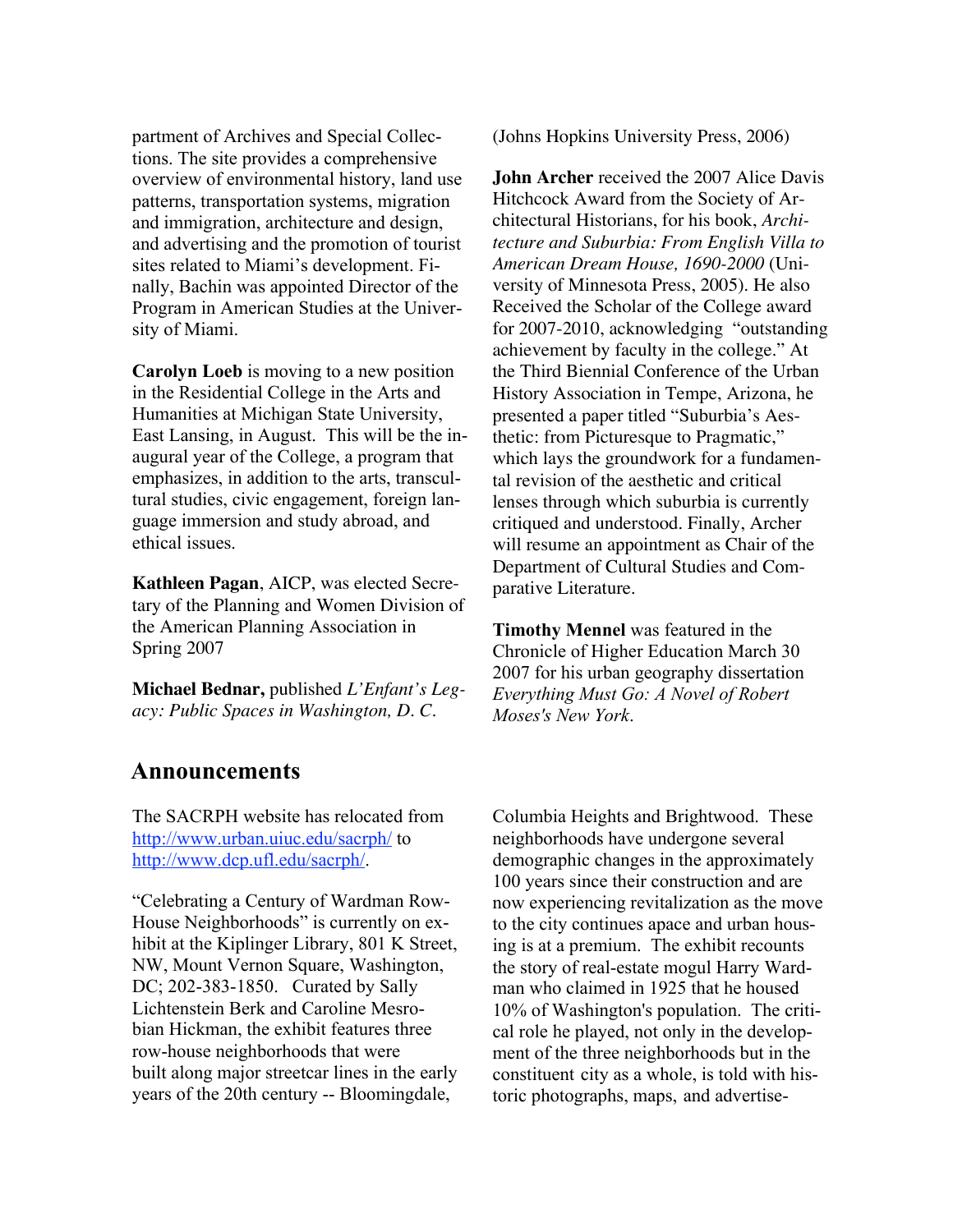ments; architectural floor plans and elevations; and the faces and voices of current residents. - Sally Lichtenstein Berk

March 4, 2008 will mark the 75th anniversary of the New Deal and efforts are underway for public awareness - Kathleen Pagan, Senior Planner Alachua County Dept. of Growth Management

The Center for Suburban Criminal Justice, a planning initiative to foster civic engagement by uniting the efforts of colleges, professionals and the community, signed a memorandum last month of understanding with a Canadian college. - Phil Dolce

# **Queries**

Ann Satterthwaite is working on a book on opera houses and their role in community life from the late 19th century through today. She would like to know if any SACRPH members have information on the following: (1) The history of the opera house in their town, diaries of people either involved with it or diaries of people who attended activities there. (2) And, if the opera house in their town is being restored? By whom? Why? As part of a downtown renewal program? With what types of programs?

Please send information to: Ann Satterthwaite (email)asatt@aol.com (fax) 202-337-8607

Thank you everyone for your contributions to the spring edition of *Planning History News*. This newsletter will be produced quarterly, with summer, fall, winter and spring editions. If there is anything you think would be valuable to include in the newsletter, please direct this information to Erin Cunningham at ekc@ufl.edu.

# Preview of Contents for the Journal of Planning History

Volume 6, No. 2 May 2007

# Articles:

The Evolution of Early Phoenix: Valley Business Elite, Land Speculation, and the Emergence of Planning, Larissa Larsen and David Alameddin

The International Diffusion of Planning Ideas: The Case of Istanbul, Turkey, Hatice Ayatac

The Compact City versus the Dispersed City: History of Planning Ideas on Sofia's Urban Form, Sonia Hirt

# Review Essay:

Three Men in Search of a Modern Acadia: Landscape Architecture, Planning, and Conservation between Tradition and Conservation, Sonja Dumpelmann

### Forthcoming Articles:

Historical Amnesia: New Urbanism and the City of Tomorrow, A. Joan Saab

Taming the Neighborhood Revolution: Planners, Power Brokers, and the Birth of Neotraditionalism in Portland, Oregon, Gregory L. Thompson

More than Sector Theory: Homer Hoyt's Contributions to Planning Knowledge, Robert Beauregard

### Review Essays:

Worlds We Have Lost, Elizabeth Blackmar

The Moral Economy of Shopping, Stephanie Dyer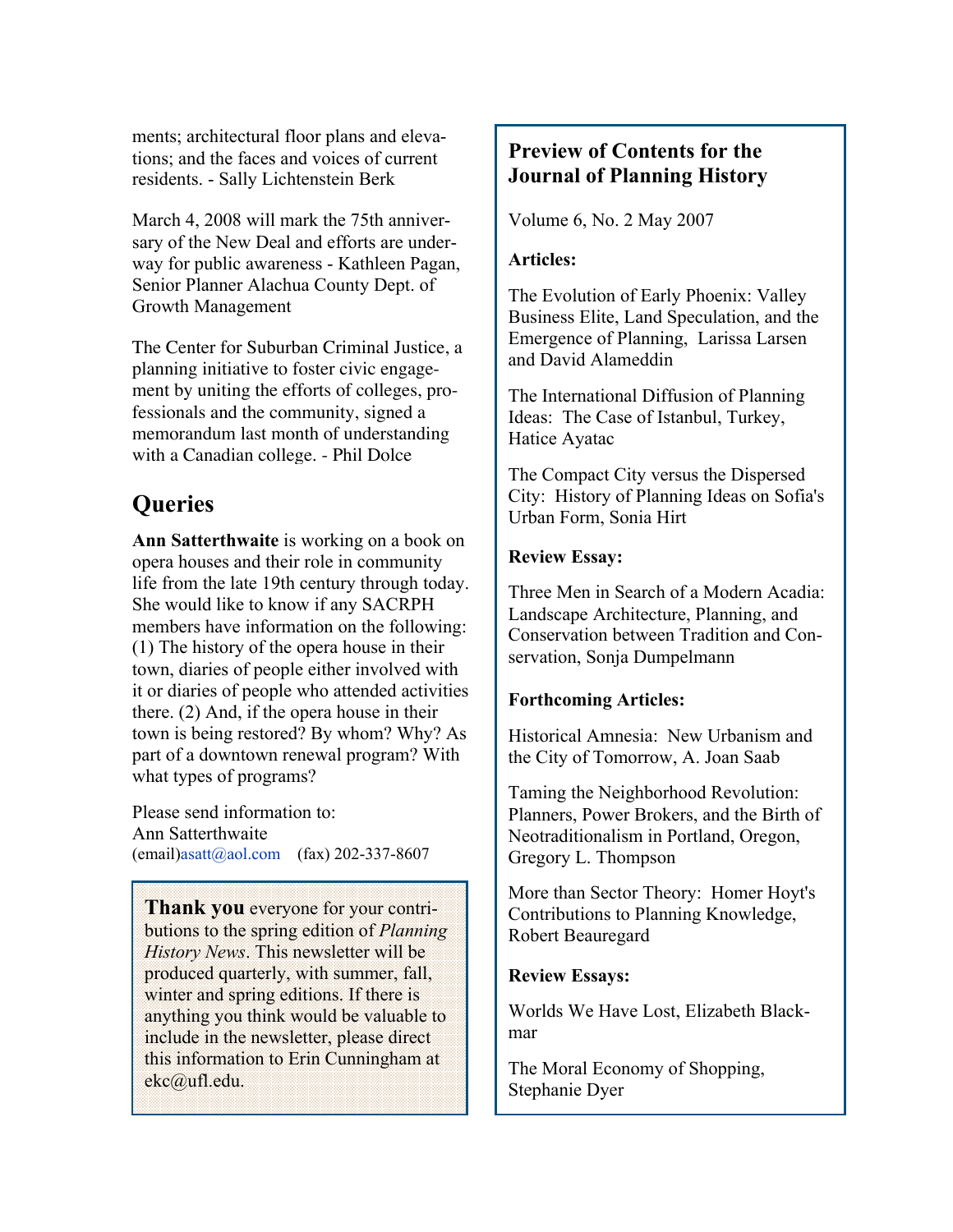#### The Society for American City and Regional Planning History (SACRPH) 2007 Biennial Awards Competition

SACRPH, an interdisciplinary society of scholars and planning practitioners, announces its biennial awards competition. The awards will be presented at SACRPH's National Conference on Planning History, to be held in Portland, Maine October 25-28, 2007. For more information on the conference and the organization, visit our website: http://www.dcp.ufl.edu/sacrph/index.html.

#### Service Awards

#### *The Laurence Gerckens Prize (\$250)*

Awarded to a scholar-teacher who has demonstrated sustained excellence in the teaching of planning history. Send nominations with name, institutional affiliation of the person nominated and a brief statement outlining their contributions to the field of planning history as a teacher to: David Schuyler (chair), Franklin & Marshall College, Lancaster, PA 17604-30003 (David.Schuyler@fandm.edu). Nominations must be received prior to July 15, 2005.

#### Publication Prizes

(For work published between August 2005 and July 2007). Submissions due to prize committee members between now and July 15, 2007:

#### *The Lewis Mumford Prize (\$250)*

Best book on American city and regional planning history.

Send submissions to: David Sloane (chair), 313 Lewis Hall, School of Policy, Planning & Development, USC, Los Angeles, CA. 90089-0626; Jon C. Teaford, Dept. of History, UNIV Rm 125, Purdue University, West Lafayette, IN 47907-2087; Robert Wojtowicz, College of Art, Old Dominion University, Diehn 119, Norfolk, VA 23529.

#### *The Catherine Bauer Wurster Prize (\$250)*

Best scholarly article on American planning history.

Send copies to: Joseph Heathcott (chair), American Studies, Humanities Building 113, St. Louis University, 3800 Lindell Blvd., St. Louis, MO 63108; Eric Avila, Dept. of Chicana & Chicano Studies, 7349 Bunche Hall, UCLA, Los Angeles, CA 90095-1559; Robert Beauregard, GSAPP, Avery Hall, Columbia University, New York, NY 10027-0358

#### *The John Reps Prize (\$250)*

Best master's thesis and best doctoral dissertation in American city and regional planning history. Send bound copies with a cover page including the name of the author, advisor, and degree-granting institution to: Amy Howard, Bonner Center for Civic Engagement, Tyler Haynes Commons 201, University of Richmond, Richmond, VA 23173; D. Bradford Hunt, Roosevelt University - ETSUC, 430 S. Michigan Avenue, Chicago, IL 60605-1394; Angel David Nieves, School of Architecture, Planning, and Preservation, 1205 Architecture Building, University of Maryland, College Park, MD 20742

#### Paper Prizes

(For papers accepted for presentation at the 12th National Conference on Planning History, Portland, Maine, October 25-28, 2007):

#### *The Francois Auguste de Montequin Prize (\$1000)*

For the best conference paper on the topic of North American colonial planning history. Send an abstract and onepage c.v. by May 15, 2007 to: Robin Bachin, University of Miami, PO Box 248107, Coral Gables, FL 33124 (rbachin@miami.edu). Eligible papers, once accepted, will be solicited directly by the Montequin Prize committee.

#### *The Student Research Prize (\$100)*

For the best conference paper submitted by a full-time student.

Send an abstract and one-page c.v., as well as evidence of student status by May 15, 2007 to: Robin Bachin, University of Miami, PO Box 248107, Coral Gables, FL 33124 (rbachin@miami.edu). Eligible papers, once accepted, will be solicited directly by the Student Prize committee.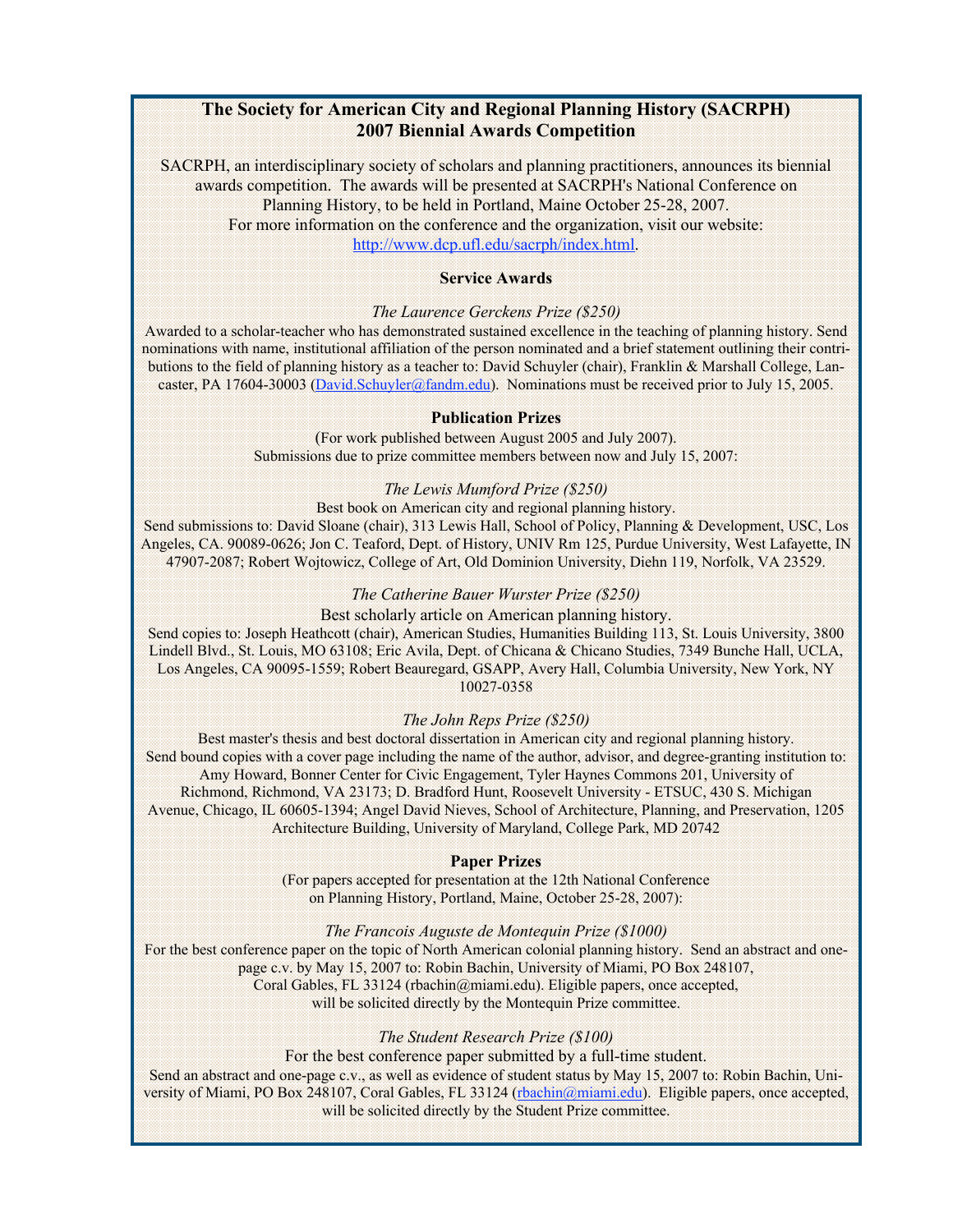# **THE SOCIETY FOR AMERICAN CITY AND REGIONAL PLANNING HISTORY**  2007 SOCIETY DUES BILLING

Please complete your mailing information (for verification of what is listed for each member), adding news about yourself, and return it with your dues **payment to "SACRPH" c/o the University of Florida address below**.

All of this information will be used to produce the 2007 Roster of Members.

|                                                                                                                                                                                                                                                                                                     | City, State, Zip Code, Country $\overline{\phantom{a}}$                                                                                                                                                                                                                                                                                                  |
|-----------------------------------------------------------------------------------------------------------------------------------------------------------------------------------------------------------------------------------------------------------------------------------------------------|----------------------------------------------------------------------------------------------------------------------------------------------------------------------------------------------------------------------------------------------------------------------------------------------------------------------------------------------------------|
|                                                                                                                                                                                                                                                                                                     | $Phone \_$                                                                                                                                                                                                                                                                                                                                               |
|                                                                                                                                                                                                                                                                                                     |                                                                                                                                                                                                                                                                                                                                                          |
| sides of this form.                                                                                                                                                                                                                                                                                 | Your membership dues are due. Be sure to review and fill out accordingly both                                                                                                                                                                                                                                                                            |
| <b>Membership Categories</b><br>(Letter verifying student status must be included in order to qualify.)<br>(with cross-indexed research interests and publication-level directory, available Fall 2007)<br>SACRPH annually announces and collects IPHS dues. Membership in IPHS includes receipt of | <b>Amount</b><br><b>International Planning History Society (IPHS) Membership:</b>                                                                                                                                                                                                                                                                        |
|                                                                                                                                                                                                                                                                                                     | Subsidize student conference presenters: help build a stronger foundation for the Society's future!                                                                                                                                                                                                                                                      |
|                                                                                                                                                                                                                                                                                                     | Voluntary Contribution to the Gerckens Fund to support the JPH                                                                                                                                                                                                                                                                                           |
|                                                                                                                                                                                                                                                                                                     | The Society is a charitable trust. Dues and donations to the Society are tax deductible as charitable contributions to the<br>limits established by law (EIN # 31-1191786). This extra support of Society programs will be most sincerely appreciated.<br>Please make checks payable to "SACRPH". Checks must be in U.S. funds and drawn on a U.S. bank. |

352-392-0997, ext. 433 – Phone; 352-392-3308 – Fax; <u>klarsen@ufl.edu</u> - email